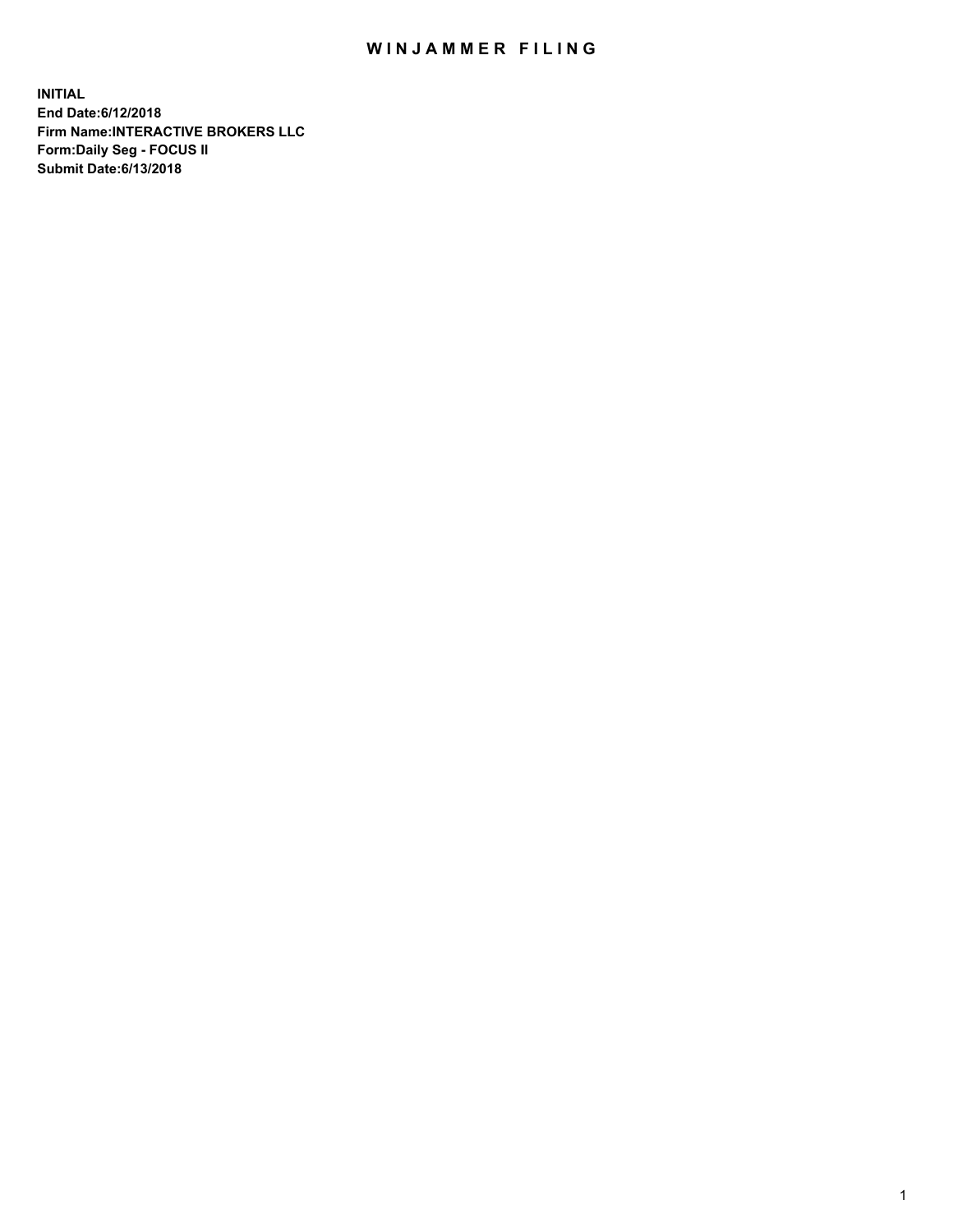**INITIAL End Date:6/12/2018 Firm Name:INTERACTIVE BROKERS LLC Form:Daily Seg - FOCUS II Submit Date:6/13/2018 Daily Segregation - Cover Page**

| Name of Company                                                                                                                                                                                                                                                                                                                | <b>INTERACTIVE BROKERS LLC</b>                                                                  |
|--------------------------------------------------------------------------------------------------------------------------------------------------------------------------------------------------------------------------------------------------------------------------------------------------------------------------------|-------------------------------------------------------------------------------------------------|
| <b>Contact Name</b>                                                                                                                                                                                                                                                                                                            | <b>James Menicucci</b>                                                                          |
| <b>Contact Phone Number</b>                                                                                                                                                                                                                                                                                                    | 203-618-8085                                                                                    |
| <b>Contact Email Address</b>                                                                                                                                                                                                                                                                                                   | jmenicucci@interactivebrokers.c<br>$om$                                                         |
| FCM's Customer Segregated Funds Residual Interest Target (choose one):<br>a. Minimum dollar amount: ; or<br>b. Minimum percentage of customer segregated funds required:% ; or<br>c. Dollar amount range between: and; or<br>d. Percentage range of customer segregated funds required between:% and%.                         | $\overline{\mathbf{0}}$<br>$\overline{\mathbf{0}}$<br>155,000,000 245,000,000<br>0 <sub>0</sub> |
| FCM's Customer Secured Amount Funds Residual Interest Target (choose one):<br>a. Minimum dollar amount: ; or<br>b. Minimum percentage of customer secured funds required:%; or<br>c. Dollar amount range between: and; or<br>d. Percentage range of customer secured funds required between:% and%.                            | $\overline{\mathbf{0}}$<br>$\overline{\mathbf{0}}$<br>80,000,000 120,000,000<br>0 <sub>0</sub>  |
| FCM's Cleared Swaps Customer Collateral Residual Interest Target (choose one):<br>a. Minimum dollar amount: ; or<br>b. Minimum percentage of cleared swaps customer collateral required:% ; or<br>c. Dollar amount range between: and; or<br>d. Percentage range of cleared swaps customer collateral required between:% and%. | $\overline{\mathbf{0}}$<br>$\underline{\mathbf{0}}$<br>0 <sub>0</sub><br>00                     |

Attach supporting documents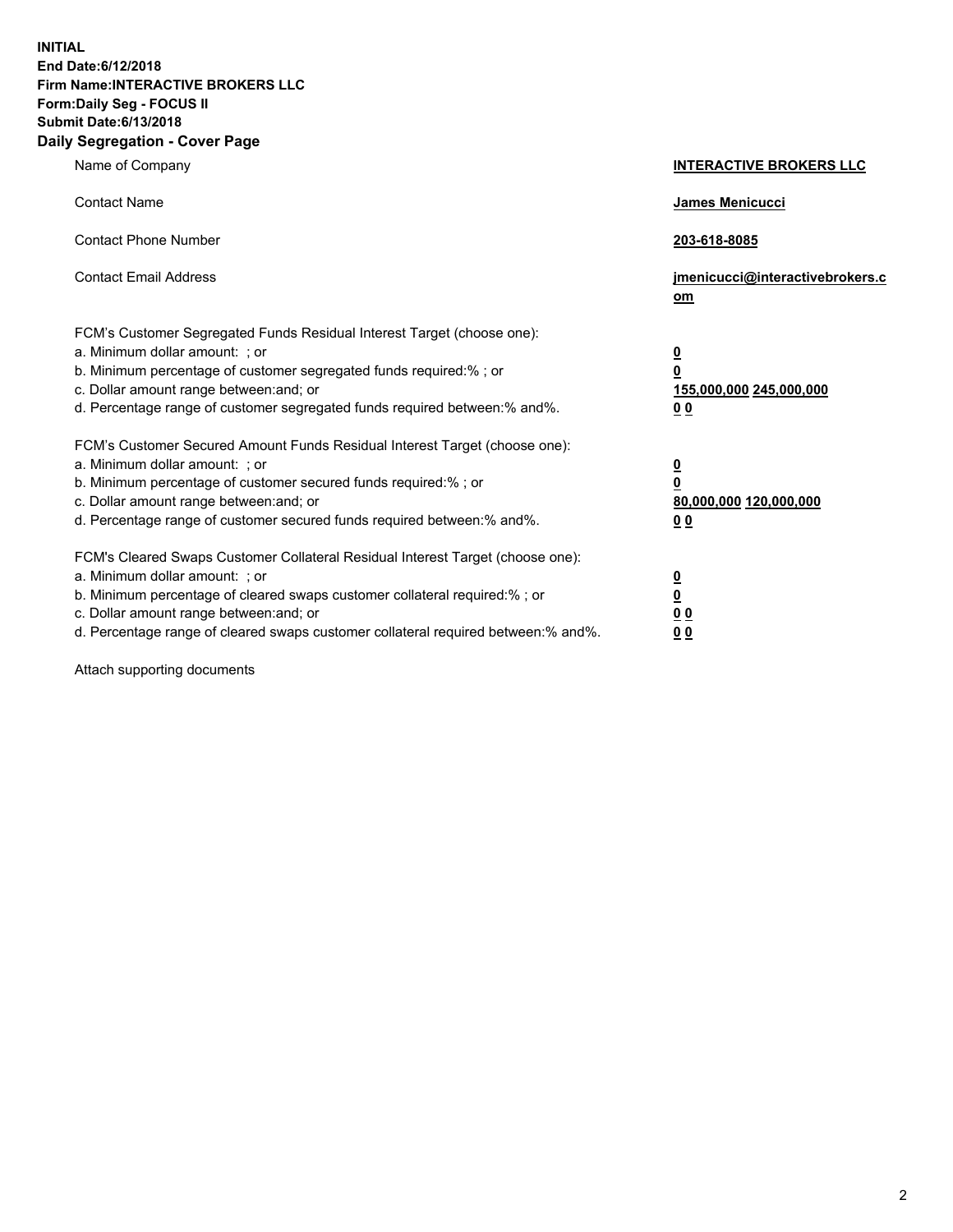## **INITIAL End Date:6/12/2018 Firm Name:INTERACTIVE BROKERS LLC Form:Daily Seg - FOCUS II Submit Date:6/13/2018 Daily Segregation - Secured Amounts**

|                | Daily Segregation - Secured Amounts                                                                        |                                  |
|----------------|------------------------------------------------------------------------------------------------------------|----------------------------------|
|                | Foreign Futures and Foreign Options Secured Amounts                                                        |                                  |
|                | Amount required to be set aside pursuant to law, rule or regulation of a foreign                           | $0$ [7305]                       |
|                | government or a rule of a self-regulatory organization authorized thereunder                               |                                  |
| $\mathbf{1}$ . | Net ledger balance - Foreign Futures and Foreign Option Trading - All Customers                            |                                  |
|                | A. Cash                                                                                                    | 447,984,057 [7315]               |
|                | B. Securities (at market)                                                                                  | $0$ [7317]                       |
| 2.             | Net unrealized profit (loss) in open futures contracts traded on a foreign board of trade                  | 4,214,481 [7325]                 |
| 3.             | Exchange traded options                                                                                    |                                  |
|                | a. Market value of open option contracts purchased on a foreign board of trade                             | 311,982 [7335]                   |
|                | b. Market value of open contracts granted (sold) on a foreign board of trade                               | -38,208 [7337]                   |
| 4.             | Net equity (deficit) (add lines 1. 2. and 3.)                                                              | 452,472,312 [7345]               |
| 5.             | Account liquidating to a deficit and account with a debit balances - gross amount                          | 3,157 [7351]                     |
|                | Less: amount offset by customer owned securities                                                           | 0 [7352] 3,157 [7354]            |
| 6.             | Amount required to be set aside as the secured amount - Net Liquidating Equity                             | 452,475,469 [7355]               |
|                | Method (add lines 4 and 5)                                                                                 |                                  |
| 7.             | Greater of amount required to be set aside pursuant to foreign jurisdiction (above) or line                | 452,475,469 [7360]               |
|                | 6.                                                                                                         |                                  |
|                | FUNDS DEPOSITED IN SEPARATE REGULATION 30.7 ACCOUNTS                                                       |                                  |
| 1.             | Cash in banks                                                                                              |                                  |
|                | A. Banks located in the United States                                                                      | 105,418,590 [7500]               |
| 2.             | B. Other banks qualified under Regulation 30.7<br><b>Securities</b>                                        | 0 [7520] 105,418,590 [7530]      |
|                | A. In safekeeping with banks located in the United States                                                  | 371,585,308 [7540]               |
|                | B. In safekeeping with other banks qualified under Regulation 30.7                                         | 0 [7560] 371,585,308 [7570]      |
| 3.             | Equities with registered futures commission merchants                                                      |                                  |
|                | A. Cash                                                                                                    | $0$ [7580]                       |
|                | <b>B.</b> Securities                                                                                       | $0$ [7590]                       |
|                | C. Unrealized gain (loss) on open futures contracts                                                        | $0$ [7600]                       |
|                | D. Value of long option contracts                                                                          | $0$ [7610]                       |
|                | E. Value of short option contracts                                                                         | 0 [7615] 0 [7620]                |
| 4.             | Amounts held by clearing organizations of foreign boards of trade                                          |                                  |
|                | A. Cash                                                                                                    | $0$ [7640]                       |
|                | <b>B.</b> Securities                                                                                       | $0$ [7650]                       |
|                | C. Amount due to (from) clearing organization - daily variation                                            | $0$ [7660]                       |
|                | D. Value of long option contracts                                                                          | $0$ [7670]                       |
|                | E. Value of short option contracts                                                                         | 0 [7675] 0 [7680]                |
| 5.             | Amounts held by members of foreign boards of trade                                                         |                                  |
|                | A. Cash                                                                                                    | 96,358,639 [7700]                |
|                | <b>B.</b> Securities                                                                                       | $0$ [7710]                       |
|                | C. Unrealized gain (loss) on open futures contracts                                                        | $-3,592$ [7720]                  |
|                | D. Value of long option contracts                                                                          | 311,982 [7730]                   |
|                | E. Value of short option contracts                                                                         | -38,208 [7735] 96,628,821 [7740] |
| 6.             | Amounts with other depositories designated by a foreign board of trade                                     | 0 [7760]                         |
| 7.             | Segregated funds on hand                                                                                   | $0$ [7765]                       |
| 8.             | Total funds in separate section 30.7 accounts                                                              | 573,632,719 [7770]               |
| 9.             | Excess (deficiency) Set Aside for Secured Amount (subtract line 7 Secured Statement<br>Page 1 from Line 8) | 121, 157, 250 [7380]             |
| 10.            | Management Target Amount for Excess funds in separate section 30.7 accounts                                | 80,000,000 [7780]                |
| 11.            | Excess (deficiency) funds in separate 30.7 accounts over (under) Management Target                         | 41,157,250 [7785]                |
|                |                                                                                                            |                                  |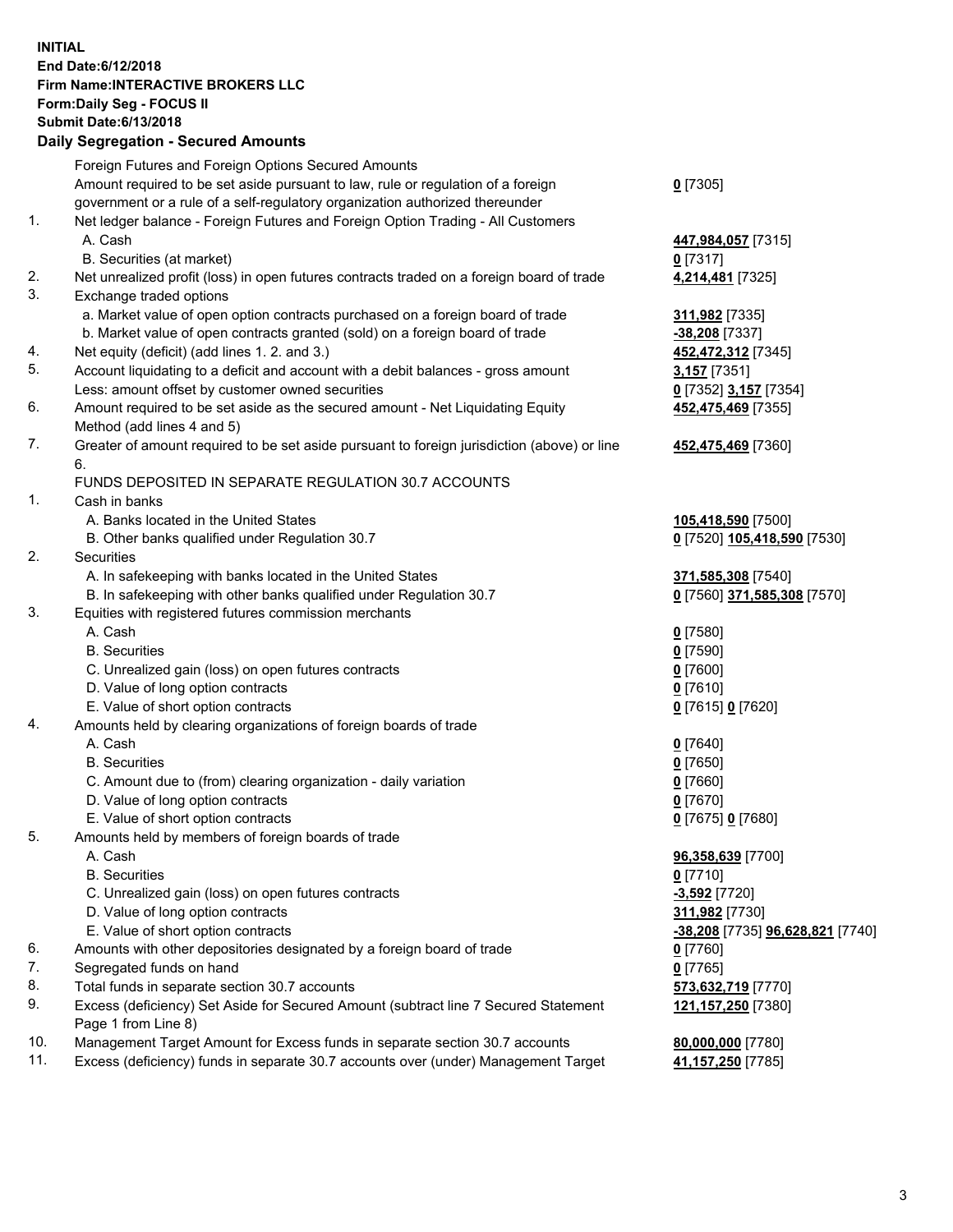**INITIAL End Date:6/12/2018 Firm Name:INTERACTIVE BROKERS LLC Form:Daily Seg - FOCUS II Submit Date:6/13/2018 Daily Segregation - Segregation Statement** SEGREGATION REQUIREMENTS(Section 4d(2) of the CEAct) 1. Net ledger balance A. Cash **4,090,025,928** [7010] B. Securities (at market) **0** [7020] 2. Net unrealized profit (loss) in open futures contracts traded on a contract market **31,138,230** [7030] 3. Exchange traded options A. Add market value of open option contracts purchased on a contract market **228,500,214** [7032] B. Deduct market value of open option contracts granted (sold) on a contract market **-199,566,222** [7033] 4. Net equity (deficit) (add lines 1, 2 and 3) **4,150,098,150** [7040] 5. Accounts liquidating to a deficit and accounts with debit balances - gross amount **155,294** [7045] Less: amount offset by customer securities **0** [7047] **155,294** [7050] 6. Amount required to be segregated (add lines 4 and 5) **4,150,253,444** [7060] FUNDS IN SEGREGATED ACCOUNTS 7. Deposited in segregated funds bank accounts A. Cash **614,003,140** [7070] B. Securities representing investments of customers' funds (at market) **2,596,964,370** [7080] C. Securities held for particular customers or option customers in lieu of cash (at market) **0** [7090] 8. Margins on deposit with derivatives clearing organizations of contract markets A. Cash **21,822,737** [7100] B. Securities representing investments of customers' funds (at market) **1,089,502,892** [7110] C. Securities held for particular customers or option customers in lieu of cash (at market) **0** [7120] 9. Net settlement from (to) derivatives clearing organizations of contract markets **4,075,576** [7130] 10. Exchange traded options A. Value of open long option contracts **228,455,075** [7132] B. Value of open short option contracts **-199,542,346** [7133] 11. Net equities with other FCMs A. Net liquidating equity **0** [7140] B. Securities representing investments of customers' funds (at market) **0** [7160] C. Securities held for particular customers or option customers in lieu of cash (at market) **0** [7170] 12. Segregated funds on hand **0** [7150] 13. Total amount in segregation (add lines 7 through 12) **4,355,281,444** [7180] 14. Excess (deficiency) funds in segregation (subtract line 6 from line 13) **205,028,000** [7190] 15. Management Target Amount for Excess funds in segregation **155,000,000** [7194]

16. Excess (deficiency) funds in segregation over (under) Management Target Amount Excess

**50,028,000** [7198]